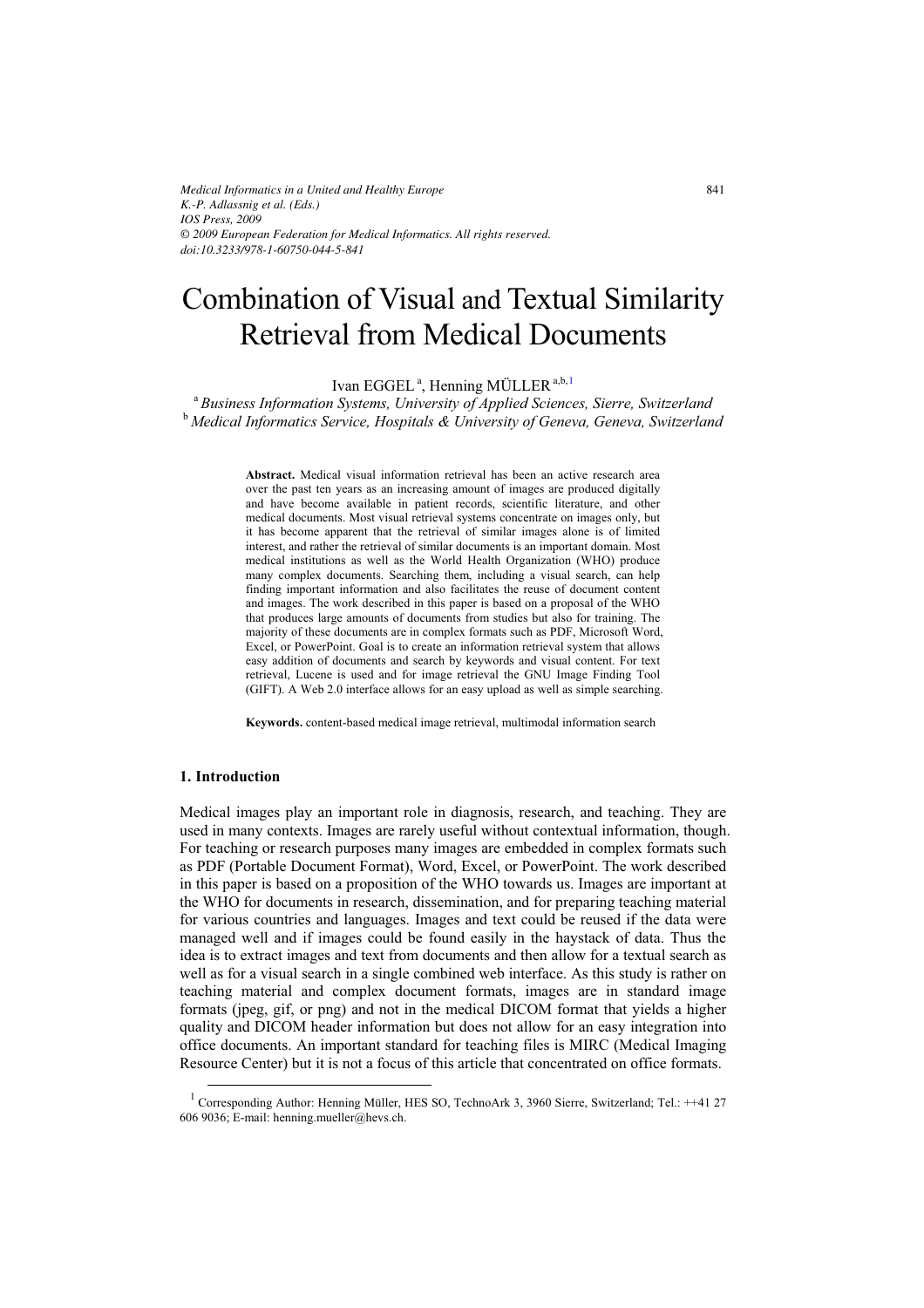Information retrieval (IR) has traditionally been focused on textual information and a large number of systems exist [1]. Image retrieval started much later and first used text close to the images searched or manual annotation of the images themselves [2]. The next step was (visual) content-based image retrieval that relied solely on visual characteristics of the images for retrieval [3], leading to other problems such as the gap between simple visual features used and the high-level semantics a user is searching for. In the medical domain, visual retrieval was proposed several times [4, 5] but real clinical applications are scarce [6]. It has also become increasingly clear that neither visual nor textual retrieval can solve all the problems alone. Rather, a combination of media is required to optimize performance of IR systems [7, 8].

This article describes an approach for multimodal (text and images) medical IR using open source tools limiting the time required for development and also costs. For the extraction of images and text from complex document formats existing tools were used. An interface using JSF (Java Server Faces) and AJAX creates a good usability.

### **2. Methods**

The data used for this article consists of five CDs of teaching material from the WHO in a variety of formats (as the evaluation is qualitative, any set of documents can be used for such a test). Another test was run with articles made available in the context of ImageCLEF<sup>2</sup> 2008 (part of CLEF, the Cross Language Evaluation Forum) consisting of 67,000 medical images from several thousand scientific articles (journals Radiology and Radiographics) including full text articles and image captions. The techniques were used and evaluated in the competition itself and thus results are only referenced here [9]. A few results are explained to compare the presented work to other systems. Goal of the presented project was to reuse well established existing tools. For text retrieval, Lucene<sup>3</sup> was used that is easy to integrate and adapt to various scenarios [10]. Documents can be searched by free text but also by author name. Many other options of Lucene were not used in the first prototype described in this paper. For visual retrieval the  $GIFT<sup>4</sup>$  (GNU Image Finding Tool) was chosen that has equally been in use for almost ten years and that has shown to provide stable visual research results. Another important part was the availability of Apache APIs (Application Programming Interfaces) to extract visual and textual information separately from Microsoft Office and PDF documents. Other libraries exist for the XML-based formats of OpenOffice as well but are not integrated in our project at the moment.  $POI<sup>5</sup>$  (Poor Obfuscation Implementation) was used for the extraction from Office documents and PDFBox<sup>6</sup> for the extraction of images and text from PDF. As application server Glassfish was used. We relied on Java and JSF for the integration.

# **3. Results**

 $\overline{a}$ 

The work described had three main goals and for all of them existing tools could be combined with an ergonomic user interface that was developed: (1) extraction of

<sup>2</sup> http://www.imageclef.org/.

<sup>3</sup> http://lucene.apache.org/.

<sup>4</sup> http://www.gnu.org/software/gift/.

<sup>5</sup> http://poi.apache.org/.

<sup>6</sup> http://www.pdfbox.org/.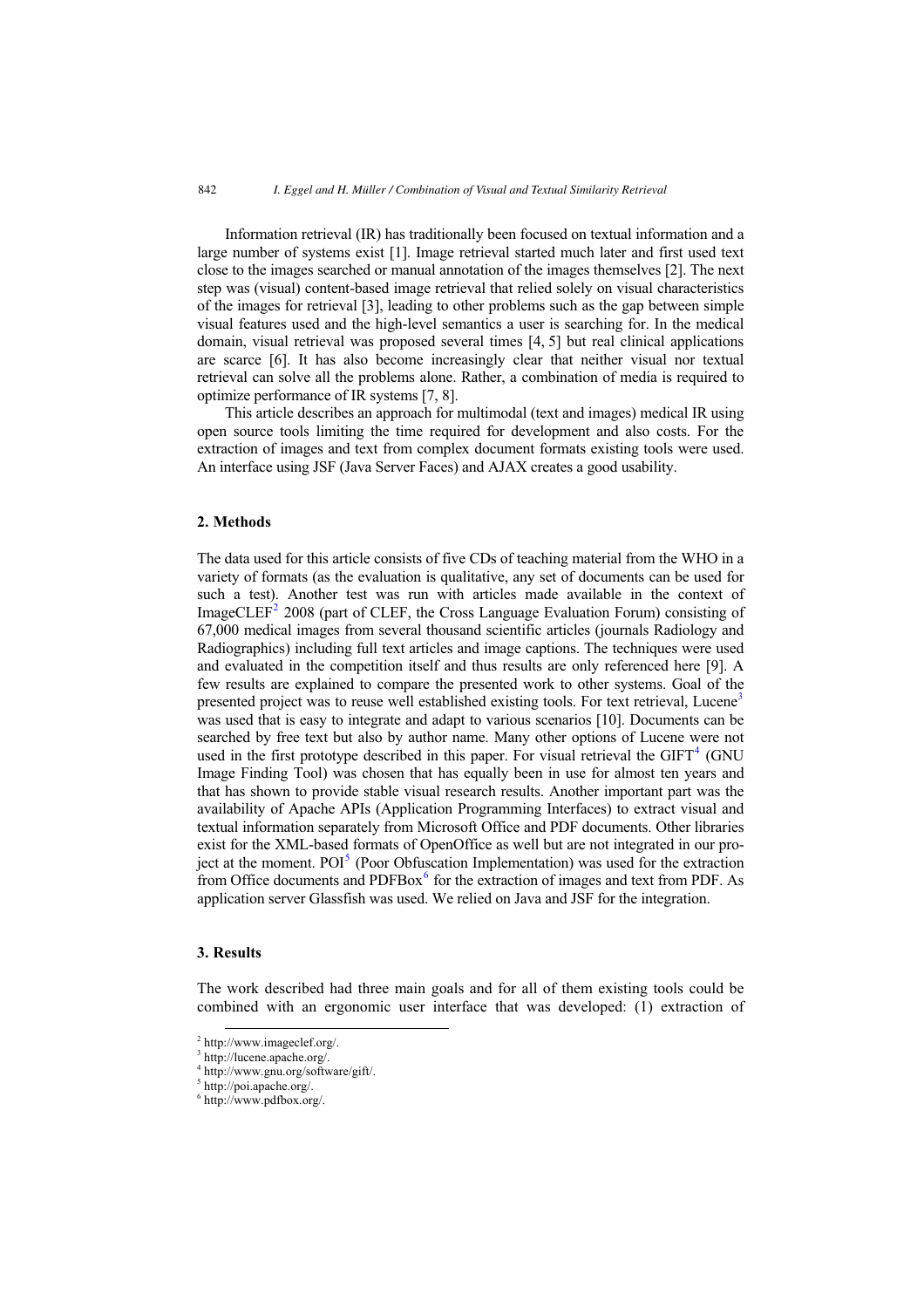images and free text from complex documents, (2) indexation of the document text with Lucene and of the images with GIFT, and (3) combination of the extraction and the retrieval systems in a single interface based on JSF and AJAX.

| <b>Welcome to DocumentFinder</b>                                        | $\frac{q}{\sqrt{q}}$<br>$C_{\text{max}}$ |  |
|-------------------------------------------------------------------------|------------------------------------------|--|
| <b>Indexing documents</b>                                               | Searching documents                      |  |
| tales maskward file                                                     | Textual covering                         |  |
| Index an evalatie far on the web.<br>Ester a infinite names directions: | <b>Mage search</b>                       |  |
| <b>Supported document types:</b>                                        |                                          |  |
|                                                                         |                                          |  |
| MS Word 97-2003<br>MS Excel 97-2003                                     | MS Powerpoint 97-2003<br>FOF.            |  |

**Figure 1.** Overview of the implemented system components for the extraction of images and text from the complex documents and than the retrieval of the indexed documents

Figure 1 shows the entry page of the user interface. The upload of documents allows submitting four types: PDF, Microsoft Word, Excel, PowerPoint. These documents can be uploaded as single files. With the POI system, Microsoft office documents are separated into text and images. With PDFBox the PDF documents are treated. The documents currently extract the document title, the author, the full text, and the images separately. The full text, author, and title are stored directly in a Lucene index.

A zip file containing several documents can be uploaded directly, and all documents in the archive are added to the index. Another upload possibility is using a URL. All file types including ZIP can be uploaded to the server using a URL. To avoid having extremely small images indexed in the dataset (such as small arrows on lines) the minimal width and height of images have to be 16 pixels. Smaller images are not stored and indexed. The system offers several text search options, all based on Lucene. Text search is possible for the full free text, document titles, and by author. Stop words (very frequently occurring words) are automatically removed from the retrieval. An English stop word list is used but stop word removal does exist for other languages as well.



**Figure 2.** Screenshot of a purely visual similarity search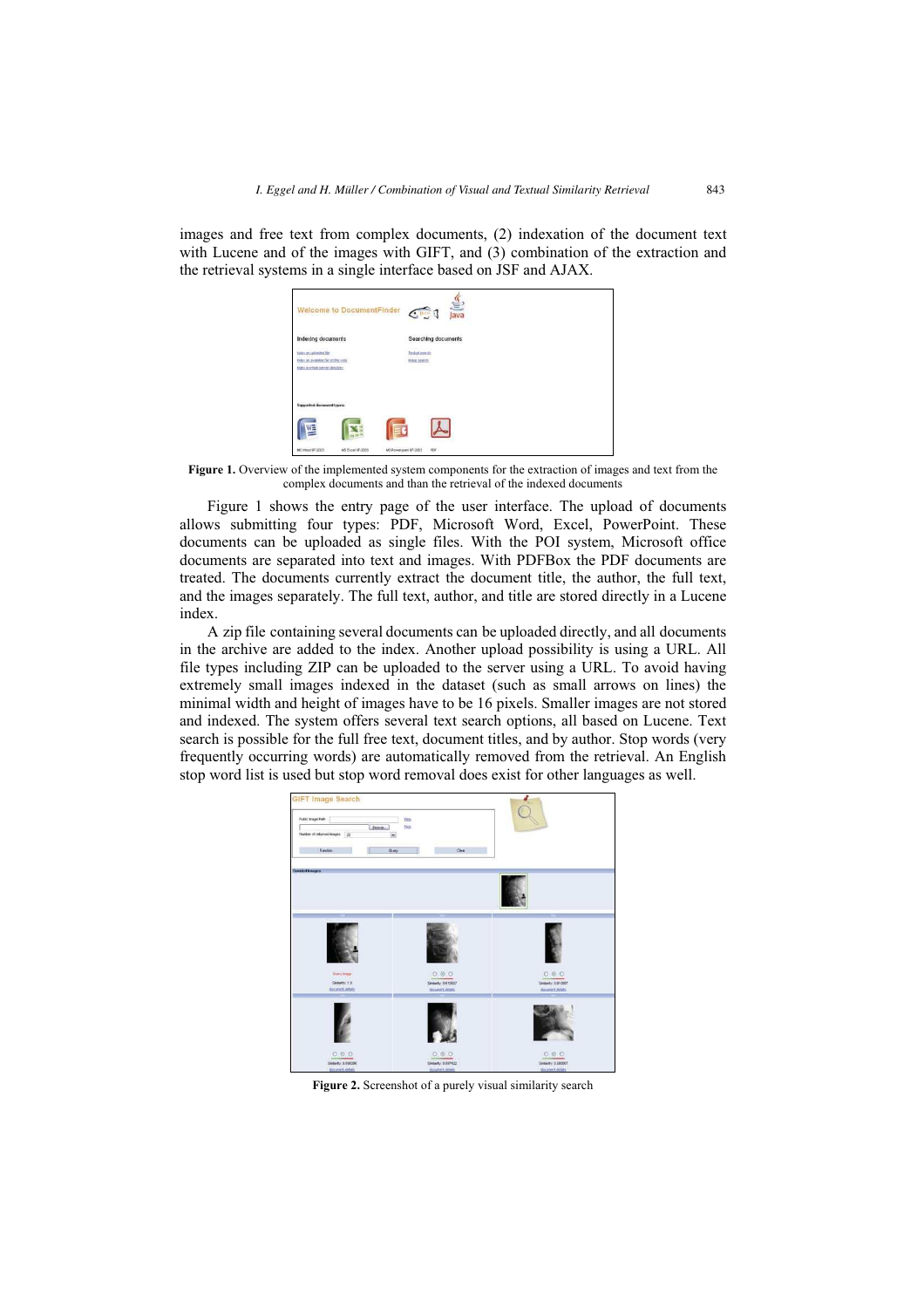The query start has to be a keyword or a new image to upload. It is possible to switch between visual and textual query interface and it is always possible to show all images of a particular document together on a single result page. Figure 2 shows a visual similarity search using GIFT. After displaying the images contained in a document it is possible to start a visual similarity search by clicking on one of the "similar images" buttons. After this start, positive and negative relevance feedback can be used to refine the query. In the interface all images are marked as neutral but can be selected as relevant (green) or irrelevant (red) as can be seen in Figure 2.

It is then possible to get back to the entire set of the images of a document to show the author or to open the original file, so all the data are really integrated. The interface also permits the use of a URL to submit an image or a direct upload from a local disk. The number of results to be shown on screen can be configured in the interface.



**Figure 3.** Screenshot of a search with keywords in the database

Figure 3 shows a result of a textual search. The first 200 characters of each document are shown as well as title and author (optional). With a single click, all images of a document can be shown and with another click visually similar images can be searched. The search for documents with similar text is also possible. Documents can be stored locally or the URL to the original location can be kept. The system was fully implemented in a distributed environment. The interface including a web server and Lucene were working on a virtual machine image (with MS Windows and 1 GB of RAM assigned) at the University of Applied Sciences Western Switzerland in Sierre. The GIFT was installed on a server of the University of Geneva, Switzerland. Lucene has been used in large scale projects and search times with single key words are in the order of milliseconds for several thousand documents, leaving room for larger databases. Visual similarity search using GIFT was ~0.5 seconds for single image queries using the ImageCLEF database with 67,000 images. This allows for fast querying and good usability. When using new images to query, the feature extraction takes another 0.5 seconds. The dataset of the WHO does not contain topics and relevance judgments thus no quantitative evaluation can be given. Both the GIFT and the Lucene system were evaluated using the ImageCLEFmed 2008 database. GIFT is among the average of purely visual systems but the only open source system [10], with a Mean Average Precision (MAP) of 0.025. Lucene has obtained almost the best performance for purely textual retrieval (MAP of 0.27) and had the highest early precision [11]. These good performances and the fact that the tools are open source made them the technology of our choice.